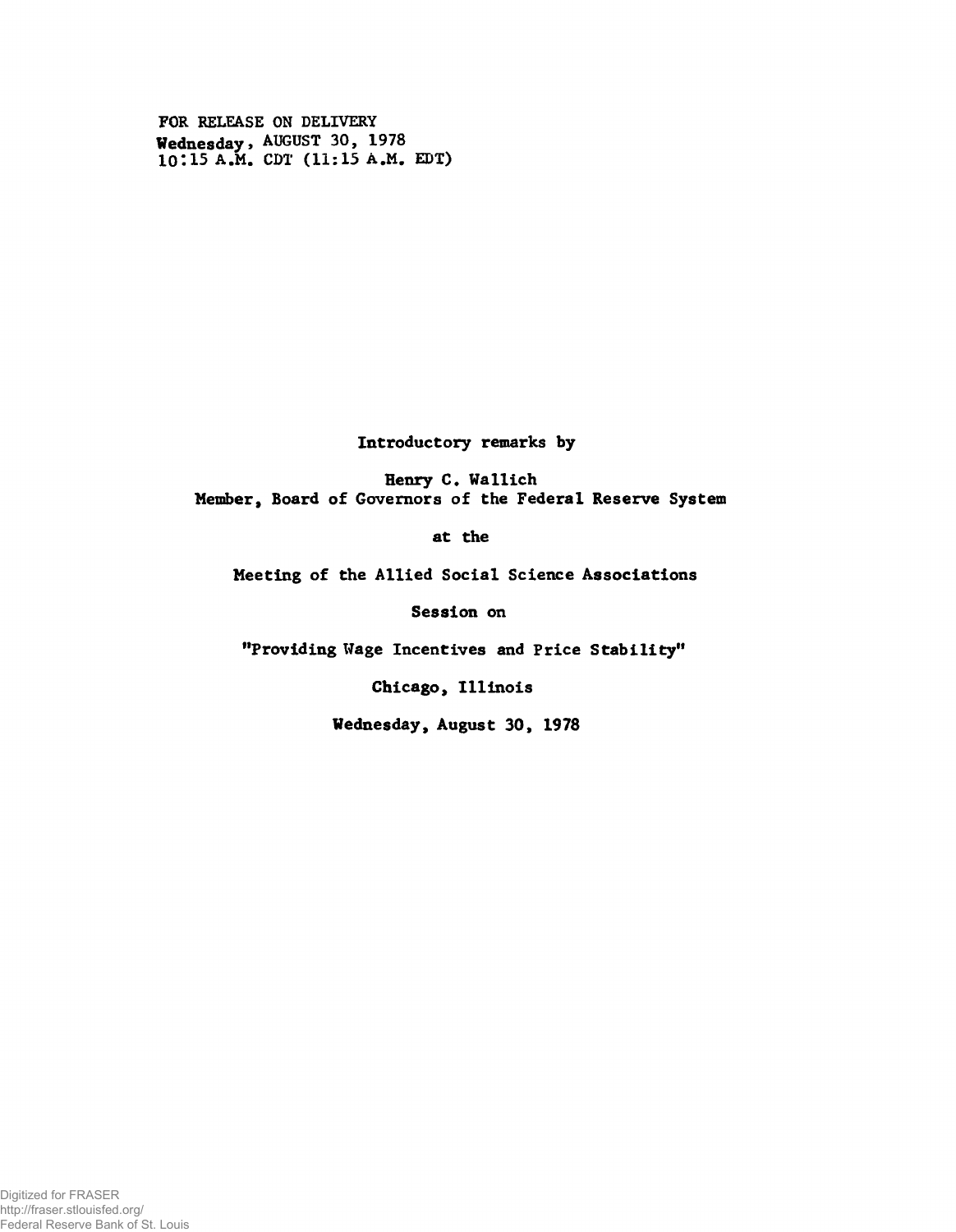**Introductory remarks by**

Henry C. Wallich Member, Board of Governors of the Federal Reserve System

at the

Meeting of the Allied Social Science Associations

Session on

"Providing Wage Incentives and Price Stability"

Chicago, Illinois

Wednesday, August 30, 1978

TIP (Tax-based Incomes Policy) has made progress. Some years ago it started out as a theoretical proposition. Today it is being drafted into a bill. In the interim, it has received intensive exploration by theorists and tax technicians. The present session is another round in this process. The career of TIP is an example of how an idea can move out of the universities and research institutes into the public arena.

TIP has not yet jelled into a single model. This is reflected in the legislation now being drafted in Senator Proxmire's Senate Committee on Banking, Housing and Urban Affairs. As that project now stands, it is an all-purpose TIP, capable of being adapted to any particular version, or combination. The legislation embodies both a carrot and a stick approach. It can be applied with broad or with limited coverage of firms. It could be temporary or designed to be permanent. It could be adapted also to a voluntary approach.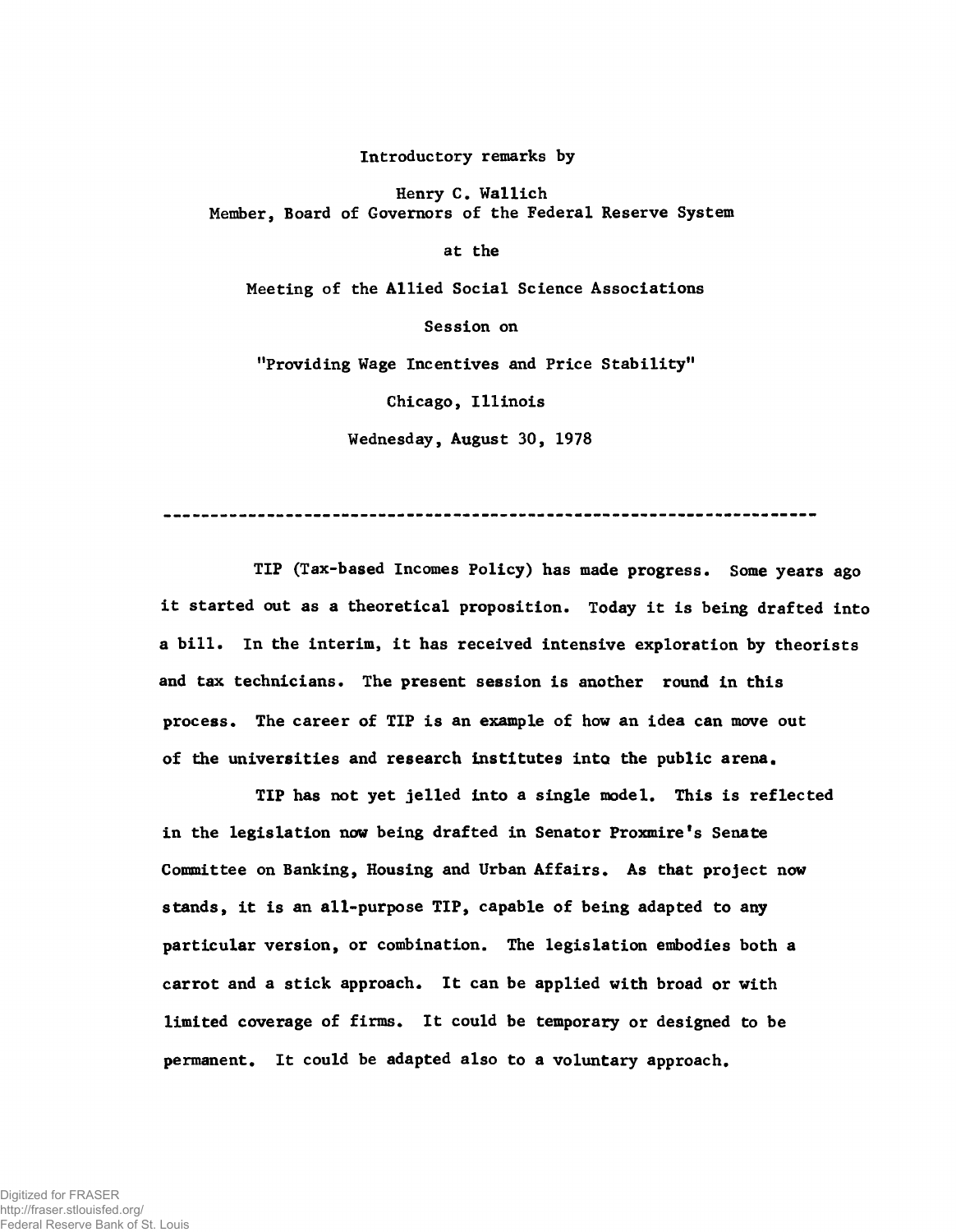**TIP has moved into the foreground because inflation has shown itself more resistant than expected to alternative means of combatting it. Inflation has clearly accelerated, from the 6 per cent area into the 8 per cent area, and threatens to accelerate further next year. Fiscal and monetary policy have not succeeded in decelerating it.**

**I would nevertheless reject the view sometimes heard that TIP is the only game in town. TIP, if adopted, would have to be supported by adequately restraining fiscal and monetary policies. Its enactment could not be viewed as providing a carte blanche for expansionary policies.**

At present, there are public discussions of guidelines for wages and prices. TIP could be viewed as a form of guideline, but a guideline with teeth in it. It could thus help overcome the weakness that beset the Wage and Price Guideposts of the 1960s which lost their credibility once they had been breached in a single major case. A TIP wage guideline could be breached frequently, and should be breached whenever employer and employees had good reason for settling above it. **But TIP would impose a penalty, in the form of a higher tax or, under a carrot approach, through loss of the bonus for restraint. Thus TIP would exert steady pressure against inflation.**

**TIP so far does not have a great deal of political support, although the legislation being drafted seems to have aroused some interest in the Congress. TIP distinctly lacks popularity with business and labor. But it shares this unpopularity with other potential candidates**

**-2-**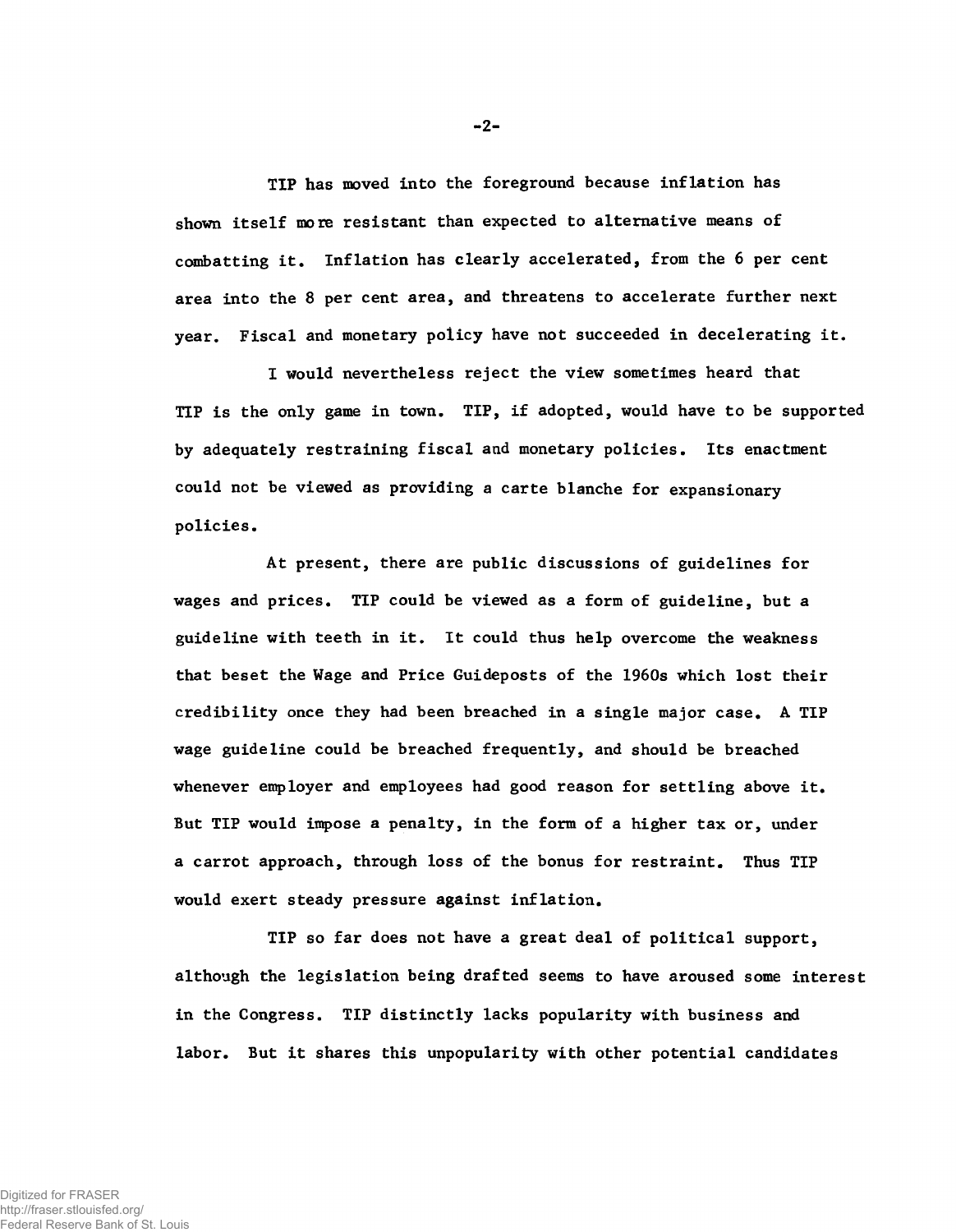**for forceful action against inflation — such as wage and price controls, very high interest rates, and drastic cuts in government expenditures.**

**TIP is tough, but we have run out of pleasant options. To let inflation run is really no long-run option at all. The same or even more drastic remedies would confront us at higher levels of inflation, plus possibly a severe recession. I hope it will not take such higher levels to convince people of the need for action. Resistance to TIP could probably be reduced, moreover, if a version limited to large firms were chosen. This would also reduce its administrative complexity.**

**TIP has received criticism on theoretical as well as administrative grounds. This is highly desirable. No novel scheme should be proposed for implementation without thorough discussion and evaluation. As I read the present state of the discussion, TIP presents problems but is fundamentally sound and doable. Obviously it is no panacea, and its effectiveness will depend on the strength with which it is implemented, i.e., on the magnitude of rewards or penalties for maeting or exceeding the guideline.**

**I would like to say a word against the charge sometimes made that TIP is onesidedly directed against labor, and that it might exert wage restraint without exerting price restraint. In that case, profits would rise and labor would bear a burden from disinflation when in fact there should be no burden on either labor or capital.**

-3-